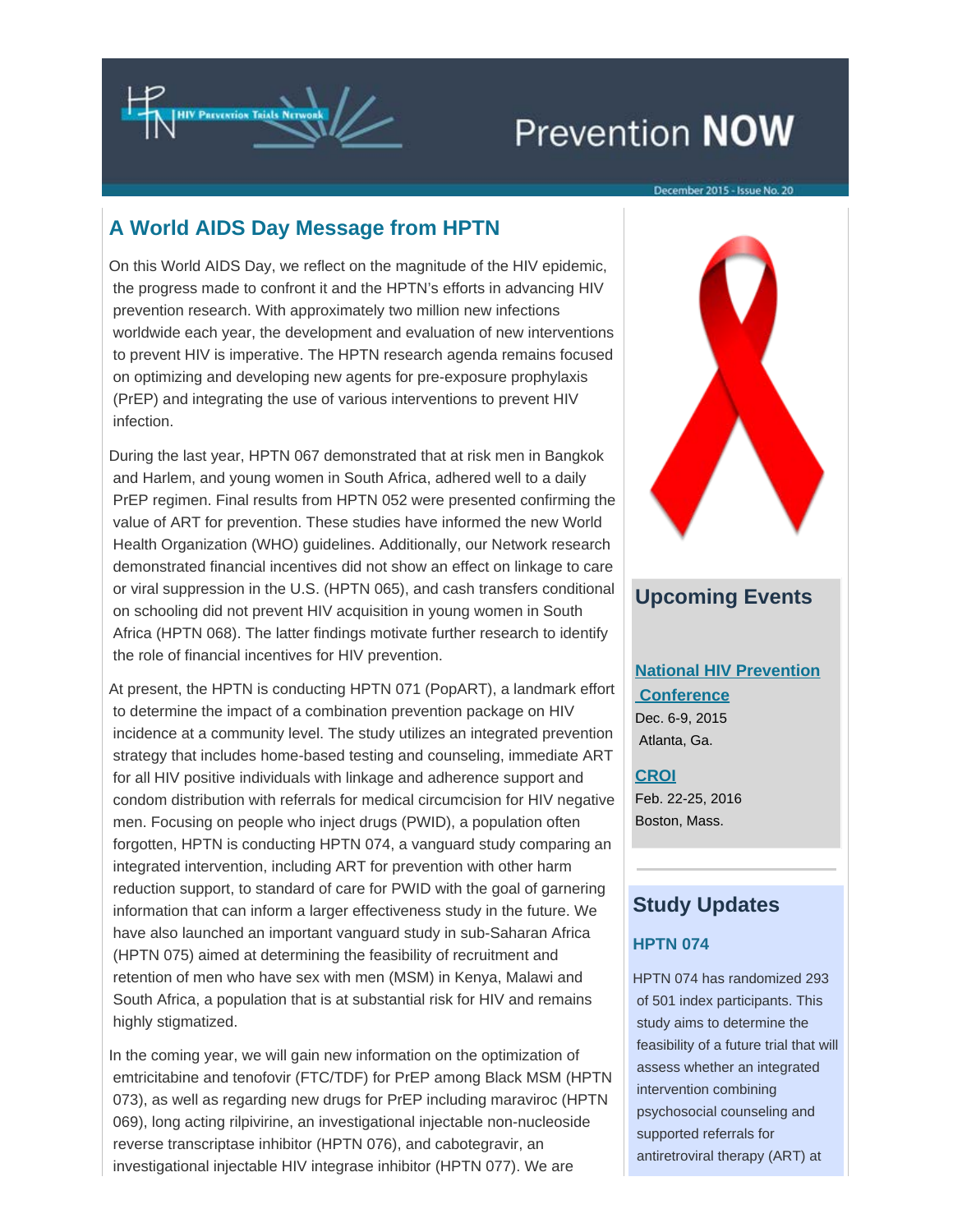excited about launching four new studies focusing on different populations and utilizing different interventions. Two studies are evaluating the efficacy of new agents for PrEP on HIV incidence, one aimed at the evaluation of injectable cabotegravir compared to daily oral FTC/TDF for PrEP in HIVuninfected men and transgender women who have sex with men (HPTN 083) and the second studying the safety and efficacy of VRC01, a broadly neutralizing monoclonal antibody in reducing acquisition of HIV-1 infection (HVTN 703/HPTN 081). The other two studies are vanguard in nature and are aimed at answering important questions regarding use of ART for prevention among MSM with unsuppressed viral load in the US (HPTN 078) and the other aimed at gaining insights on uptake and adherence with FTC/TDF PrEP among young women in southern Africa.

As we forge ahead to discover and develop new and innovative research strategies to reduce the acquisition and transmission of HIV, we remain absolutely committed to the remarkable partnership with so many, most importantly with our communities, that have enabled the success of this Network over the decades. "The Time to Act is Now" is aptly stated in the theme for this year's World AIDS Day.

Wafaa El-Sadr, MD, MPH Myron Cohen, MD HPTN Principal Investigators

### **NETWORK UPDATE**



### **Cape Town Plays Host to HPTN Regional Meeting**

The inaugural HPTN regional meeting was held on October 23-24 in Cape Town, South Africa. Attendees included investigators, community educators, community advisory board members, and leadership and representatives from HPTN, HVTN and NIAID. Moderated by HPTN's International Lead Investigator David Serwadda, attendees were provided an overview of the HPTN scientific agenda from Drs. Myron Cohen and Wafaa El-Sadr, Principal Investigators, HPTN. Network leadership will review recommendations for advancing the Network's

 any CD4 cell count and substance use treatment for HIV-infected people who inject drugs (PWID) will reduce HIV transmission to HIV-uninfected injection partners, as compared to routine care dictated by national guidelines for HIVinfected PWID. [Read more](https://t.e2ma.net/click/4xp1l/wbvofp/4xtkfh).

#### **HPTN 075**

HPTN 075 has enrolled 102 of 400 participants and recently activated a site in Kisumu, Kenya. This study aims to determine the feasibility of recruiting and retaining MSM in a multi-country prospective cohort study in preparation for HIV prevention studies in sub-Saharan Africa. [Read](https://t.e2ma.net/click/4xp1l/wbvofp/kqukfh)  [more.](https://t.e2ma.net/click/4xp1l/wbvofp/kqukfh)

# **HOT OFF THE PRESS**

Williams JK, Wilton L, Magnus M, Wang L, Wang J, Dyer TP, Koblin BA, Hucks-Ortiz C, Fields SD, Shoptaw S, Stephenson R, O'Cleirigh C, Cummings V, and HIV Prevention Trials Network 061 Study Team. 2015. [Relation](https://t.e2ma.net/click/4xp1l/wbvofp/0ivkfh)  [of Childhood Sexual Abuse,](https://t.e2ma.net/click/4xp1l/wbvofp/0ivkfh)  [Intimate Partner Violence, and](https://t.e2ma.net/click/4xp1l/wbvofp/0ivkfh)  [Depression to Risk Factors for](https://t.e2ma.net/click/4xp1l/wbvofp/0ivkfh) **HIV Among Black Men Who**  [Have Sex With Men in 6 US](https://t.e2ma.net/click/4xp1l/wbvofp/0ivkfh)  [Cities](https://t.e2ma.net/click/4xp1l/wbvofp/0ivkfh). American Journal of Public Health 105:2473-2481.

### **AWARENESS DAYS**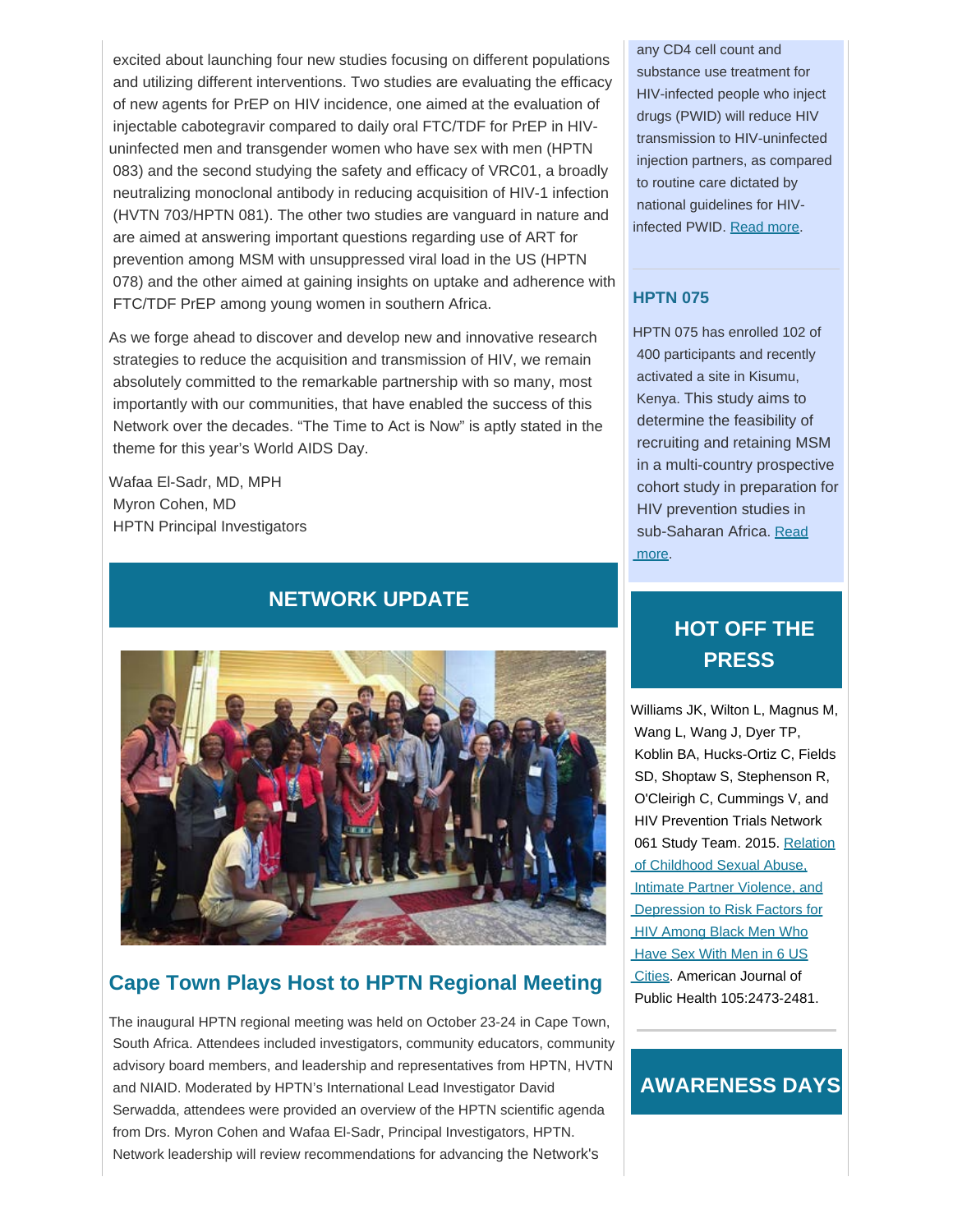scientific agenda that were discussed at the meeting. [Read more](https://t.e2ma.net/click/4xp1l/wbvofp/kmnkfh).



# **HPTN is Now Accepting Applications for the Domestic and International Scholars Program**

The HPTN is proud to offer two scholarship programs for early-career investigators funded through a supplement from the National Institute of Allergy and Infectious Diseases (NIAID). The HPTN Scholars Program now includes two components: a domestic (U.S.) program and an international program. Both programs seek to increase opportunities for scientists from groups underrepresented in HIV prevention research. In the domestic program, successful applicants will be investigators who have received their terminal degree (MD, PhD, etc). For the international version, current MD, PhD, and MBChB students may apply, along with individuals who have already graduated with their terminal degree. In both programs, applicants should desire to work with a mentor scientist in the Network to complete a research project based upon an existing [HPTN](https://t.e2ma.net/click/4xp1l/wbvofp/0eokfh) research study. Links to application materials may be found on the **HPTN** Scholars Program webpage.

# **SPOTLIGHT ON NETWORK MEMBERS**

### **Wafaa El-Sadr Awarded Inaugural Professorship**



HPTN Co-Principal Investigator Dr. Wafaa El-Sadr has been named the Dr. Mathilde Krim-amfAR Chair of Global Health at Columbia's Mailman School of Public Health. [Read more](https://t.e2ma.net/click/4xp1l/wbvofp/g7okfh).

### **Conversations With the HPTN - Ntando Yola**

Ntando Yola serves as the Co-chair of the HPTN Community Working Group. He is also a community liaison and education officer with the Desmond Tutu HIV Foundation (DTHF) in Cape Town, South Africa. He works closely with



**Follow us on social media**